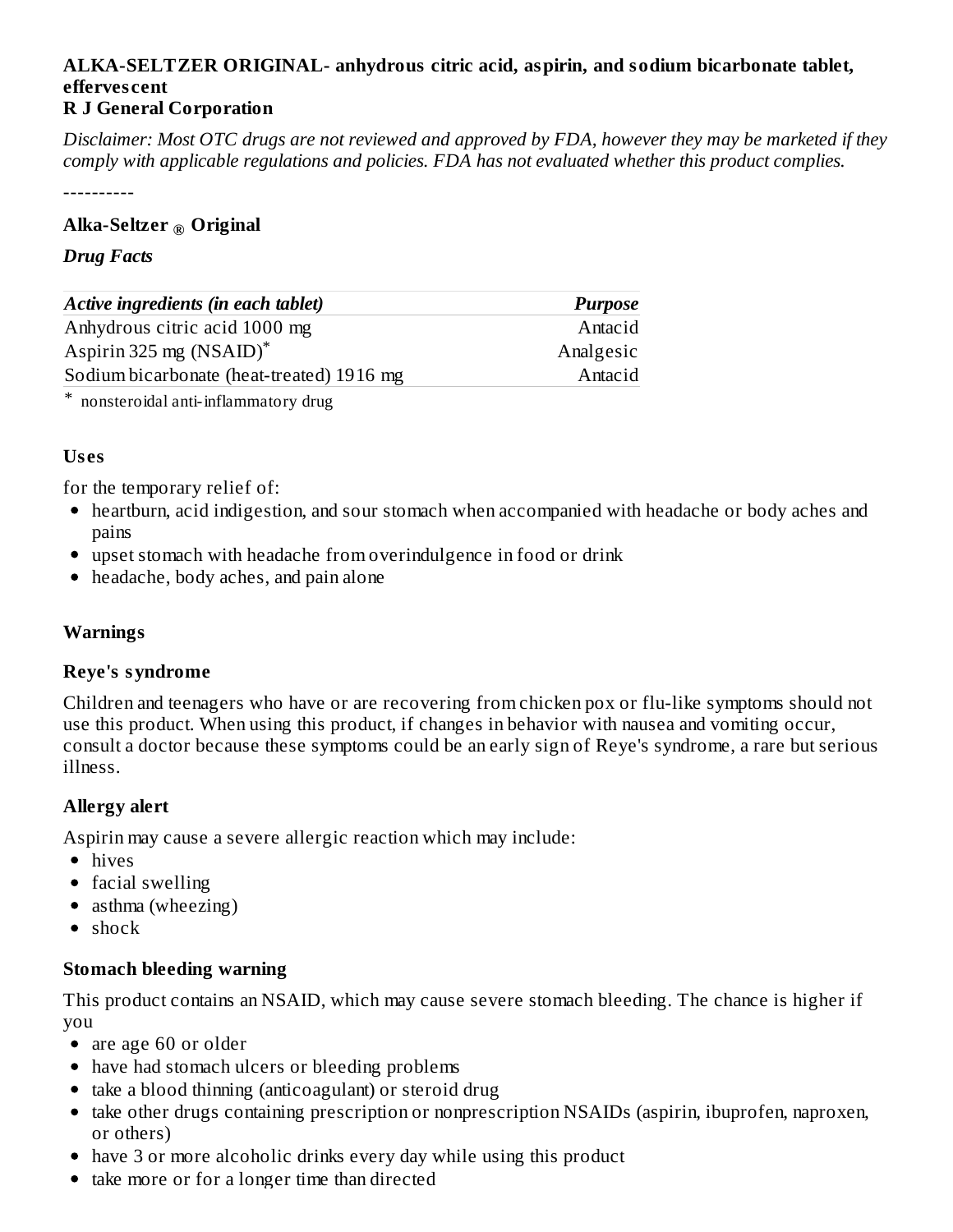#### **Do not us e**

- if you are allergic to aspirin or any other pain reliever/fever reducer
- if you have ever had an allergic reaction to this product or any of its ingredients

# **Ask a doctor before us e if**

stomach bleeding warning applies to you

take more or for a longer time than directed

- you have a history of stomach problems, such as heartburn
- you have high blood pressure, heart disease, liver cirrhosis, or kidney disease
- you are taking a diuretic
- you have asthma
- you have a sodium-restricted diet

#### **Ask a doctor or pharmacist before us e if you are**

- presently taking a prescription drug. Antacids may interact with certain prescription drugs.
- taking a prescription drug for diabetes, gout, or arthritis

#### **When using this product** do not exceed recommended dosage

#### **Stop us e and ask a doctor if**

- an allergic reaction occurs. Seek medical help right away.
- you experience any of the following signs of stomach bleeding
	- feel faint
	- vomit blood
	- have bloody or black stools
	- have stomach pain that does not get better
- symptoms get worse or last more than 10 days
- redness or swelling is present
- ringing in the ears or a loss of hearing occurs
- new symptoms occur

**If pregnant or breast-feeding,** ask a health professional before use. **It is especially important not to** use aspirin during the last 3 months of pregnancy unless definitely directed to do so by a doctor **becaus e it may caus e problems in the unborn child or complications during delivery.**

**Keep out of reach of children.** In case of overdose, get medical help or contact a Poison Control Center right away.

# **Directions**

**Directions** 

• fully dissolve 2 tablets in 4 ounces of water before taking

| adults and children 12 years<br>and over | 2 tablets every 4 hours, or as directed by do not exceed 8 tablets in 24<br>a doctor | hours |
|------------------------------------------|--------------------------------------------------------------------------------------|-------|
| adults 60 years and over                 | 2 tablets every 4 hours, or as directed by do not exceed 4 tablets in 24<br>a doctor | hours |
| children under 12 years                  | consult a doctor                                                                     |       |

# **Other information**

**each tablet contains:**sodium 567 mg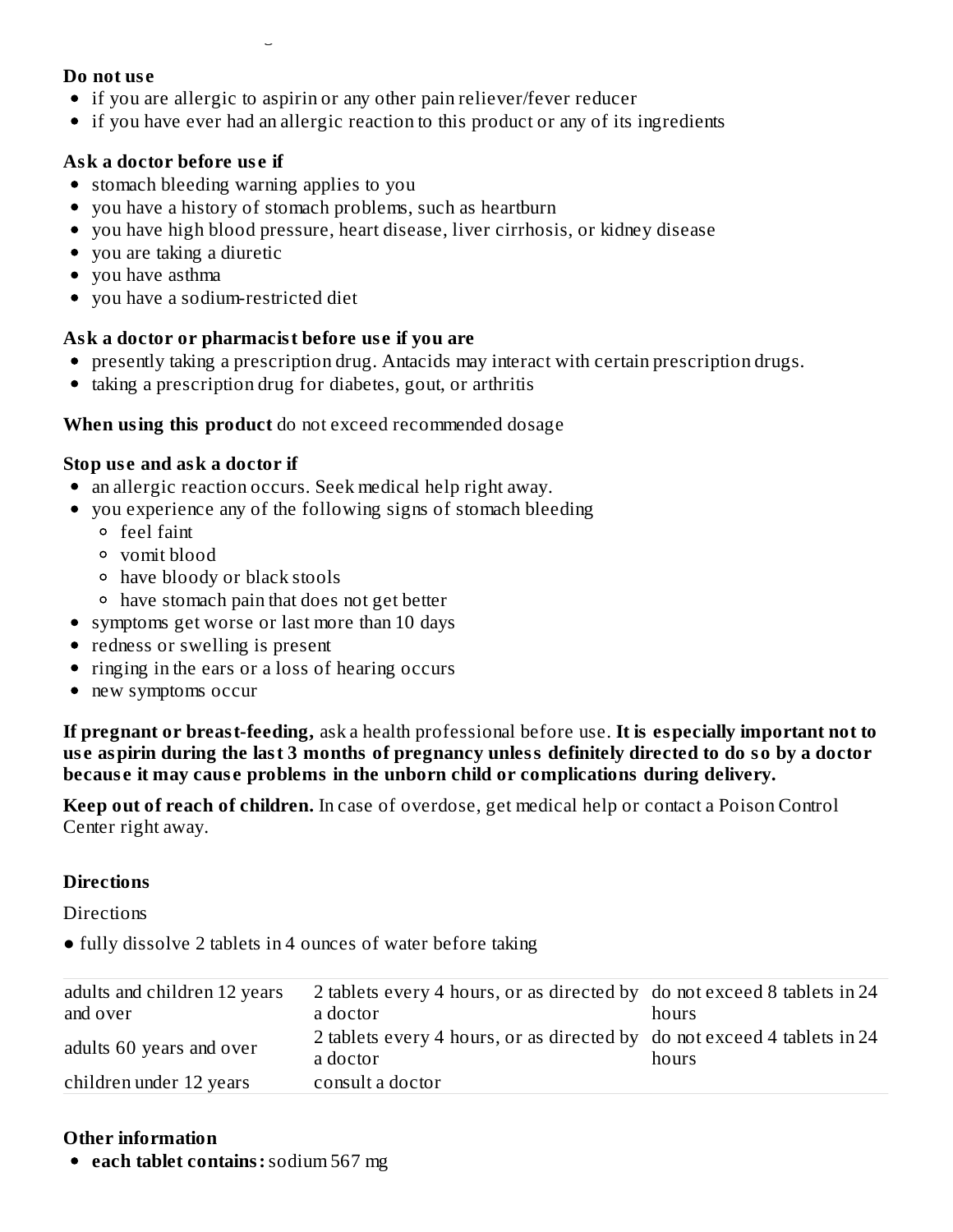- store at room temperature. Avoid excessive heat.
- Alka-Seltzer in water contains principally the antacid sodium citrate and the analgesic sodium acetylsalicylate

#### **Inactive ingredients**

none

#### **Questions or comments?**

**1-800-986-0369** (Mon – Fri 9AM – 5PM EST)

Dist. by: Bayer HealthCare LLC Whippany, NJ 07981

# **PRINCIPAL DISPLAY PANEL - 100 Tablet Pouch Carton**

*Alka-Seltzer ®*

*Anhydrous citric acid / Antacid Aspirin (NSAID) / Analgesic Sodium bicarbonate / Antacid*

*Fast Relief of: Heartburn Upset Stomach Acid Indigestion with Headache Body Aches*

*ORIGINAL*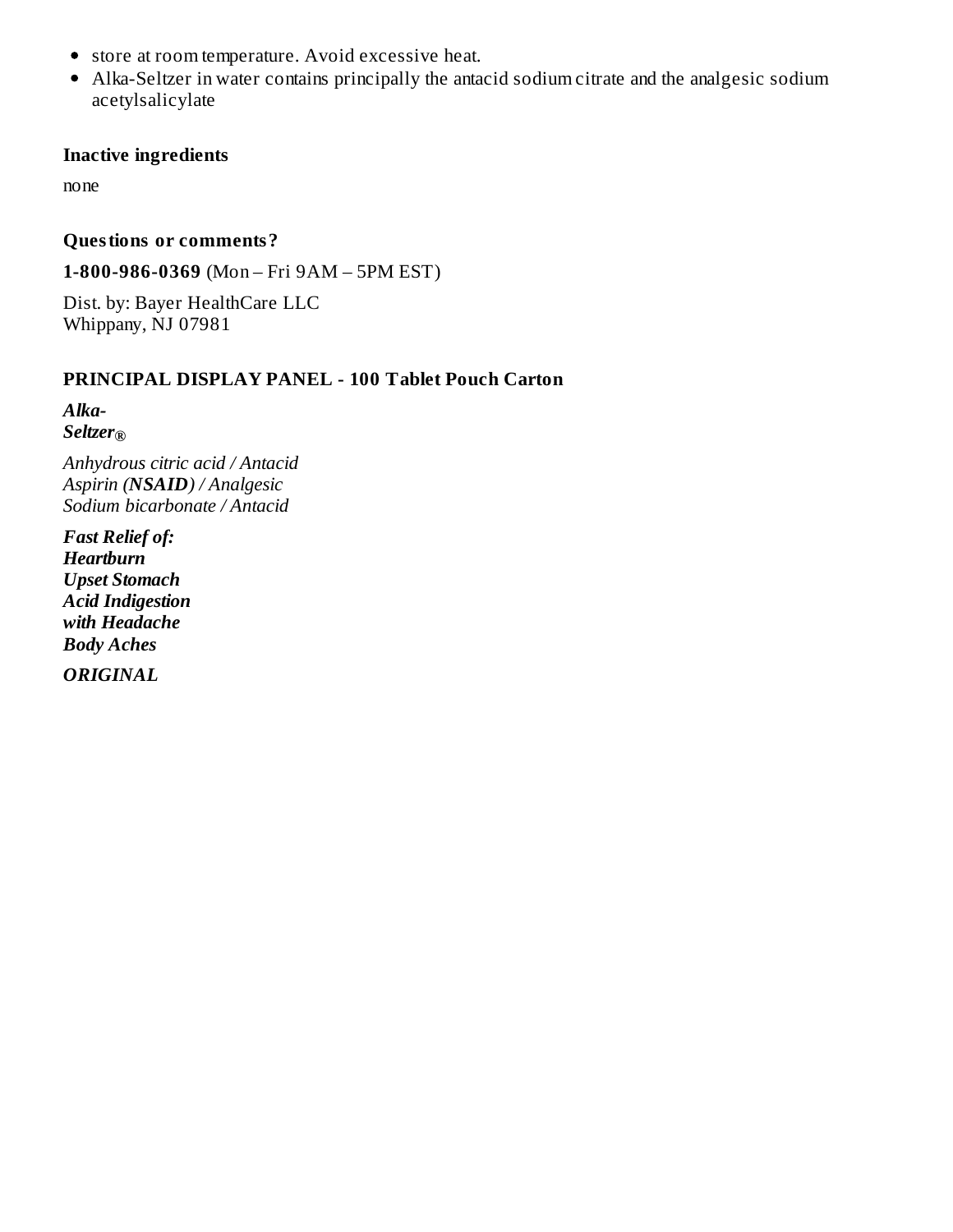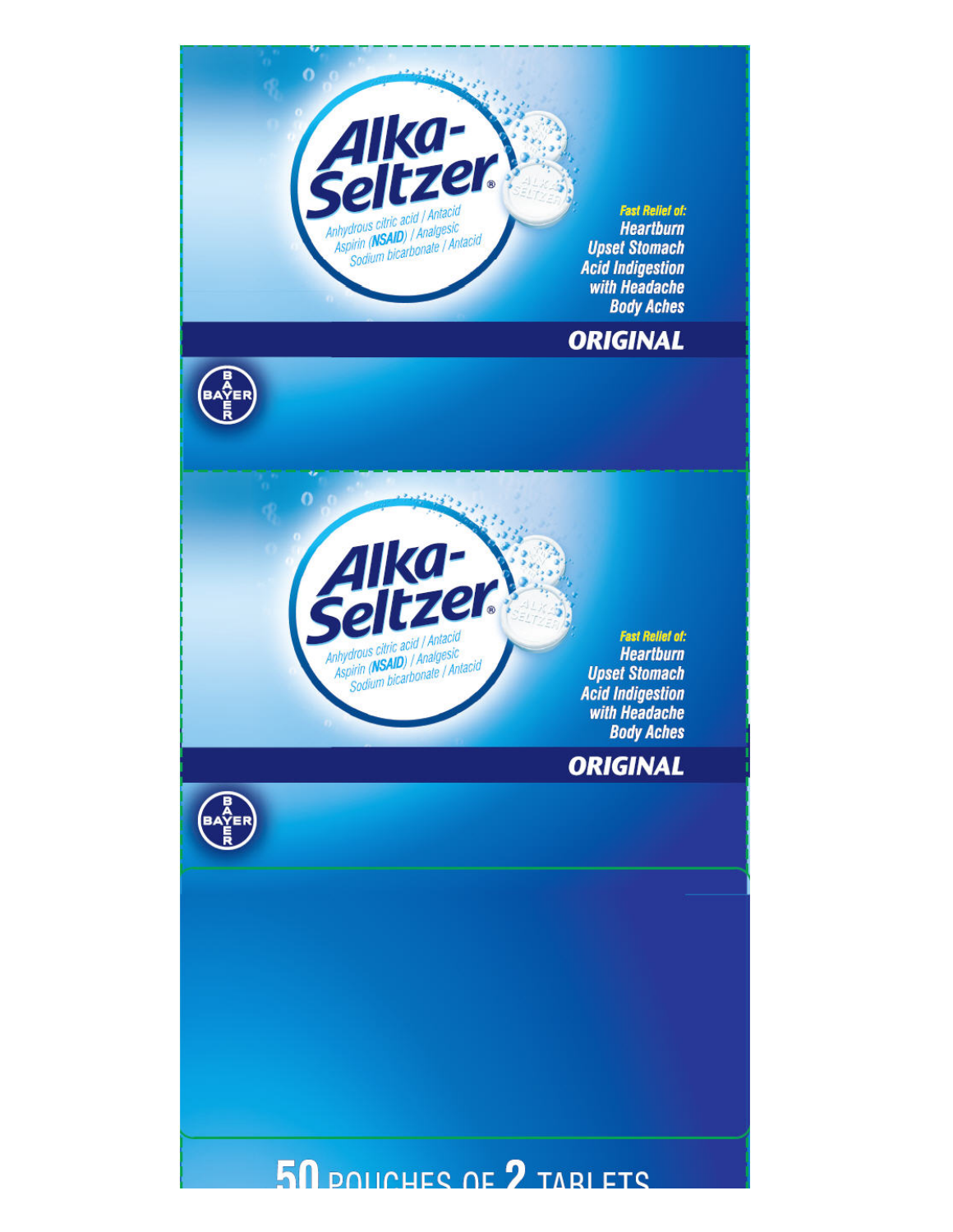#### **UUUIILU UI E IADLLI**



This product is repackaged by RJ General Corp, 2350 Burnet Ave., Cincinnati, Ohio 45219 (513)621-3738 (Mon-Fri 9AM-3PM EST) from a product manufactured by Bayer. Bayer<sup>®</sup>, the Bayer Cross<sup>®</sup> and Alka-Seltzer<sup>®</sup> is a registered trademark of Bayer, used with permission.

#### (Mon-Fri 9AM - 5PM EST) or www.alkaseltzer.com Questions or comments? 1-800-986-0369 **Hactive ingredients none**

viale contains principally the antacid sodium citrate and the analgesic sodium acetylsalcylate Other information . each tablet contains: sodium 567 mg . store at room temperatius . blood excessive had . . a Mka Selfzer in

|                     | consult a doctor                  | sreak <sub>z</sub> L<br>children under                      |
|---------------------|-----------------------------------|-------------------------------------------------------------|
| stuod 4S ni ateidat | hours, or as directed by a doctor | <b>Jevo bris</b>                                            |
| p besoxe for ob     | P Iablets every 4                 | adults 60 years                                             |
| tablets in 24 hours | hours, or as directed by a doctor | 12 years and over                                           |
| do not exceed 8     | 2 tablets every 4                 | adults and children                                         |
|                     |                                   | buiver aloran larew to securito + ULSIGROPLZ AMOSSID ARDL A |

#### Directions

Keep out of reach of children. In case of overdose, get medical help or contact a Poison Control Center right away. Complications during defined

months of pregnancy unless definitely directed to do so by a doctor because it may cause problems in the unborn child or E test off princh ningss ou of for freehold valished as a fill one order land can be apply the spin during the last inggo suigidule wau ·

· symptoms get worse or last more later of days . . The same present of indiginal and the ears or a loss of hearing occurs onbeeld rhamota bar engineerd the bar engineerd of the something of the something the speed of the something of the process that the speed of the something the speed of the speed of the speed of the speed of the speed of t

· sin allergic reaction occurs. Seek medical help right away

Stop use and ask a doctor if

When using this product do not exceed recommended dossge

or arthritis

. processuity taring a prescription drug, America may be taring the stription drugs a busing a prescription diators gout, gout Ask a doctor or pharmacist before use if you are

· you have a sodium-restricted diet

. you have high blood pressure, heart alsease, liver cirrhosis, or kidney disease . you are taking a diuretic . you have asthma Ask a doctor before use if e stomach bleeding warming apples to you e you have a history of stomach problems, and a heartburn

Do not use if you are allergic to aspirin or any other pain relever/fever reducer

every while using this product . . Pake more or for a hopon and the thected

chher drugs containing prediction or monorescriptDS (aspirin, libugone, or one of los or official or have a looking and primering a looking and the · sie age 60 or older · had stomach ulcered or bleeding problems · sake a blood spinning (anticoagulation of ake Stomach bleeding warming: This product contains an NSAID, which may cause store stomach bleeding. The chance is higher if you Alergy alert: Aspirin may cause a severe alergic reaction which include: . I as a selbs swell as asthma (principle) . Soock early sign of Reye's syndrome, a rare but serious in rese-

When using this product, if changes in behavior with nausea and vomiting occur, consult a doctor because these symptoms could be an Reye's syndrome: Children and teenagers who have or are recovering from chicken pox or flu-like symolomis and busine and busined. *<u>Shulujem</u>*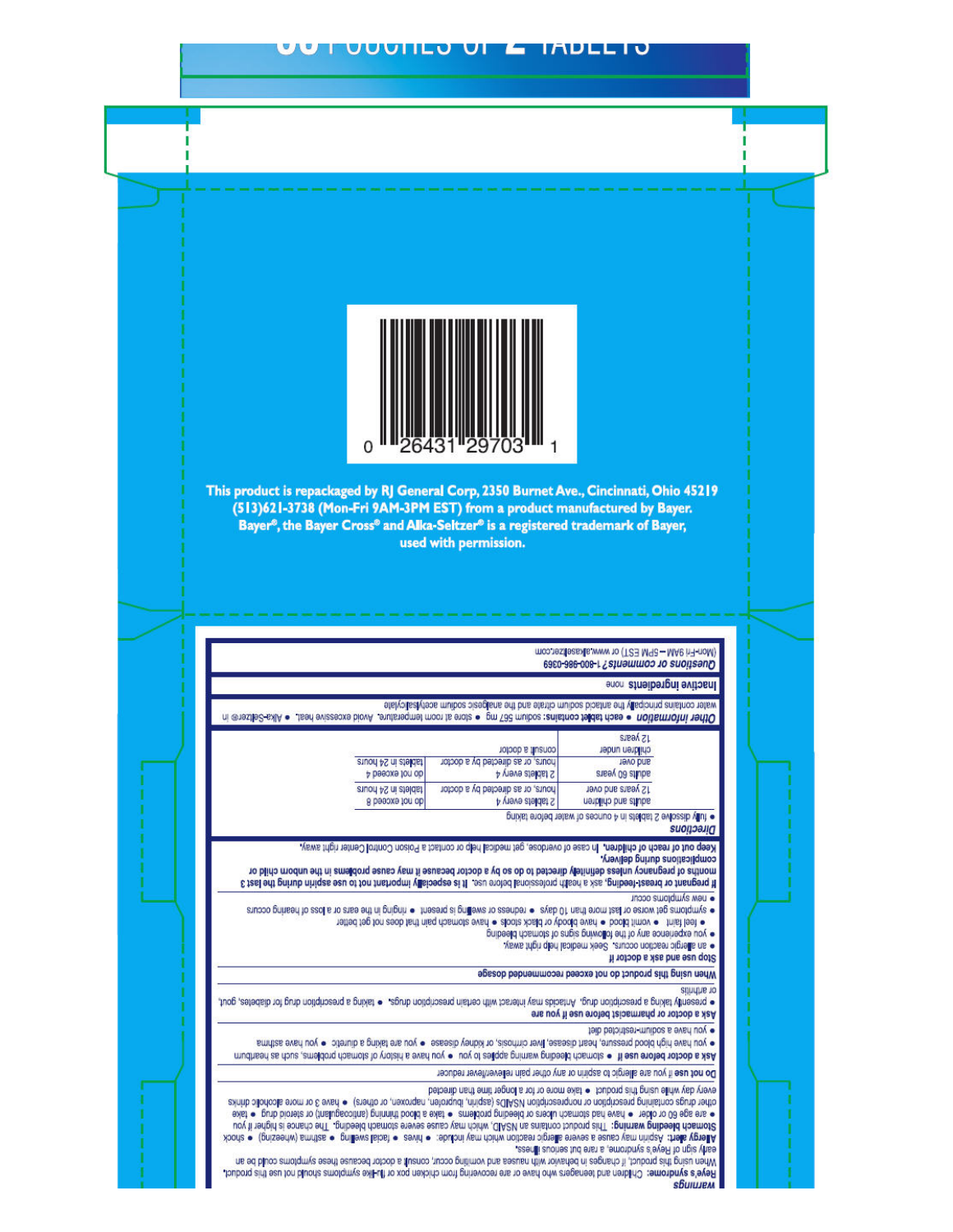#### enclis nisq bns , aerbas ybod , erbabaerd · pest stomach with headache from overindulgence in food or drink

. Bearlburn, acid bridgestion, and such stornard when accompanied rith headache or body aches and pains Uses for the relief of:

#### попавлении на востанной отличной

- (GIASV) pm aSS minds<br>Sodium bisnodus (head only to a principle management)<br>"seconducting the interference"
- Anhydrous citie aid 1000 mg. .....
	- Active ingredients (in each tablet)
		- Drug Facts



**HUISCIO** Analgesic

**Antacid** 

əsodınd

# alka-<br>eltzek **ORIGINAL**



• Place two (2) tablets in 4 oz of water. Dissolve tablets completely. •You do not have to drink any of the residue that may be on the bottom of the glass. The medicines of Alka-Seltzer<sup>®</sup> are in the water.



Take Alka-Seltzer® any time morning, noon, or night - when you need relief from heartburn, upset stomach, acid indigestion with headache or body aches.



. Place two (2) tablets in 4 oz of water. Dissolve tablets completely. . You do not have to drink any of the residue that may be on the bottom of the glass. The medicines of Alka-Seltzer<sup>®</sup> are in the water.



Take Alka-Seltzer<sup>®</sup> any time  $$ morning, noon, or night - when you need relief from heartburn, upset stomach, acid indigestion with headache or body aches.



Bayer, the Bayer Cross and Alka-Seltzer are<br>registered trademarks of Bayer, used with permission,  $\emph{Bayer}$ 

# **ALKA-SELTZER ORIGINAL**

anhydrous citric acid, aspirin, and sodium bicarbonate tablet, effervescent

| <b>Product Information</b>     |                |                    |                              |  |  |  |
|--------------------------------|----------------|--------------------|------------------------------|--|--|--|
| <b>Product Type</b>            | HUMAN OTC DRUG | Item Code (Source) | NDC:70264-014(NDC:0280-4000) |  |  |  |
| <b>Route of Administration</b> | ORAL           |                    |                              |  |  |  |
|                                |                |                    |                              |  |  |  |